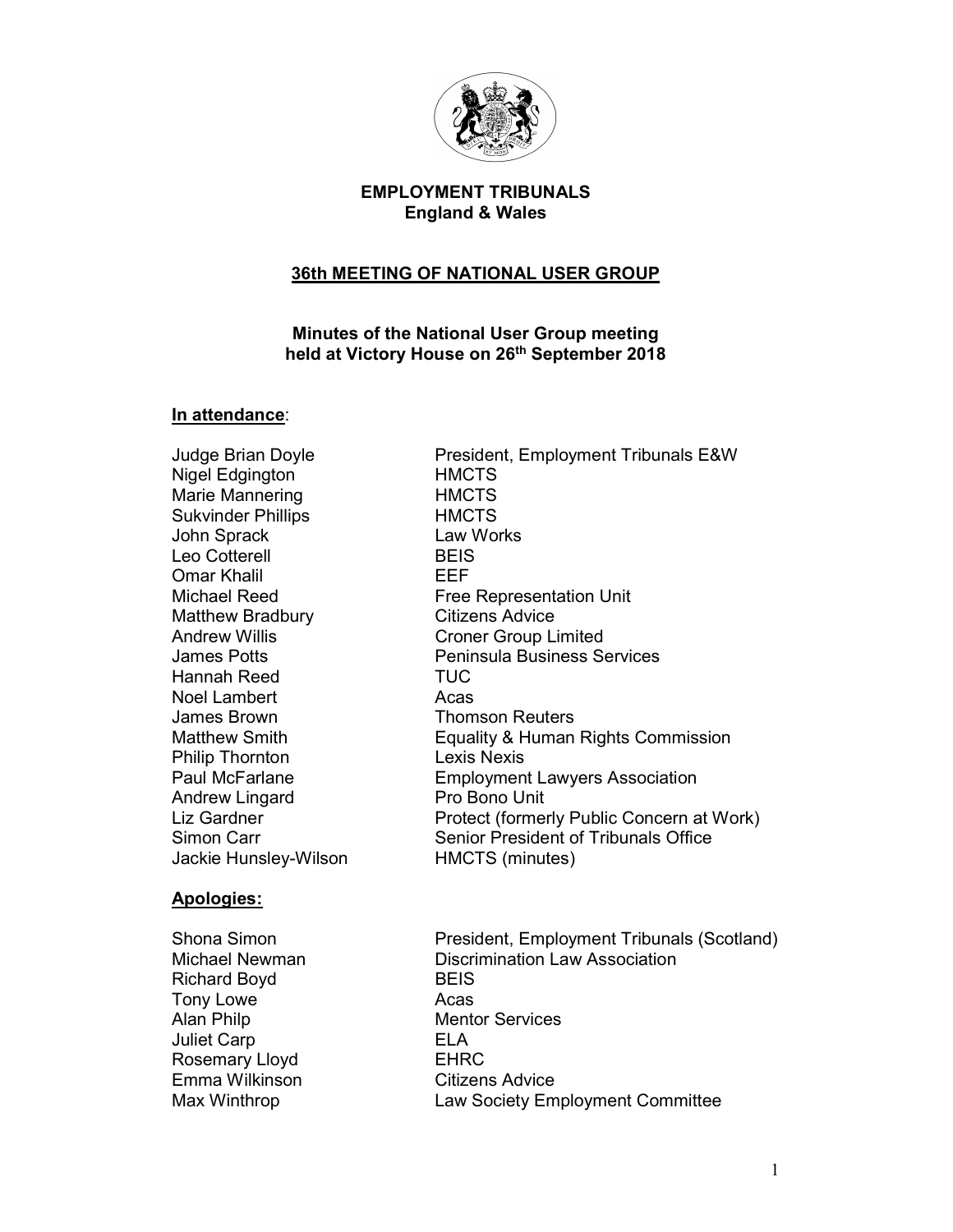### Item 1 Welcome & introductions

The President welcomed members to the 36th meeting of the Employment Tribunals National User Group (England & Wales).

# Item 2  $\frac{2}{3}$  Agree minutes of the meeting of 22<sup>nd</sup> May 2018

The minutes of the previous meeting were approved and accepted.

## Item 3 Action points and matters arising

Any matters arising and action points are dealt with in the President's report below.

### Item 4 Employment Tribunals – President's report

The President notified members that Hannah Reed was leaving her post at the TUC to take up a position at the Royal College of Nursing. The President paid tribute to Hannah Reed as a long-serving member of the NUG and he thanked her for her considerable contribution to its work over a number of years. Matthew Creagh would be the TUC representative at future NUG meetings.

Members were notified that the Parental Bereavement (Leave and Pay) Act 2018 had received Royal Assent on 13 September 2018. The Act is a short statute of two sections and a schedule. It will come into force on dates to be appointed. It creates a statutory entitlement to parental bereavement leave and parental bereavement pay. It makes a number of legislative amendments as a consequence. Secondary legislation will be necessary to supplement the Act, which may be found here:

http://www.legislation.gov.uk/ukpga/2018/24/pdfs/ukpga\_20180024\_en.pdf.

The President reported that four Regional Employment Judges would be retiring within the next 18 months. A business case for replacing them was in the process of being approved.

The President informed members of the name change of the Employment Tribunal building for the London East region from "Anchorage House" to "Import Building".

The President summarised the latest performance figures for the ET which had been published by the Ministry of Justice on 13<sup>th</sup> September 2018 covering the period April to June 2018 (Q2 2018 or Q1 2018/19). See: https://www.gov.uk/government/statistics/tribunals-and-gender-recognitioncertificate-statistics-quarterly-april-to-june-2018.

There had been a 165% increase in single claims (the most reliable measure of the ET's workload) compared to the preceding year. Disposals had increased by 56% at an average time of 28 weeks. The outstanding caseload had increased by 130%.

A user asked whether the President could break these figures down further by short track, standard track and open track cases. The President undertook to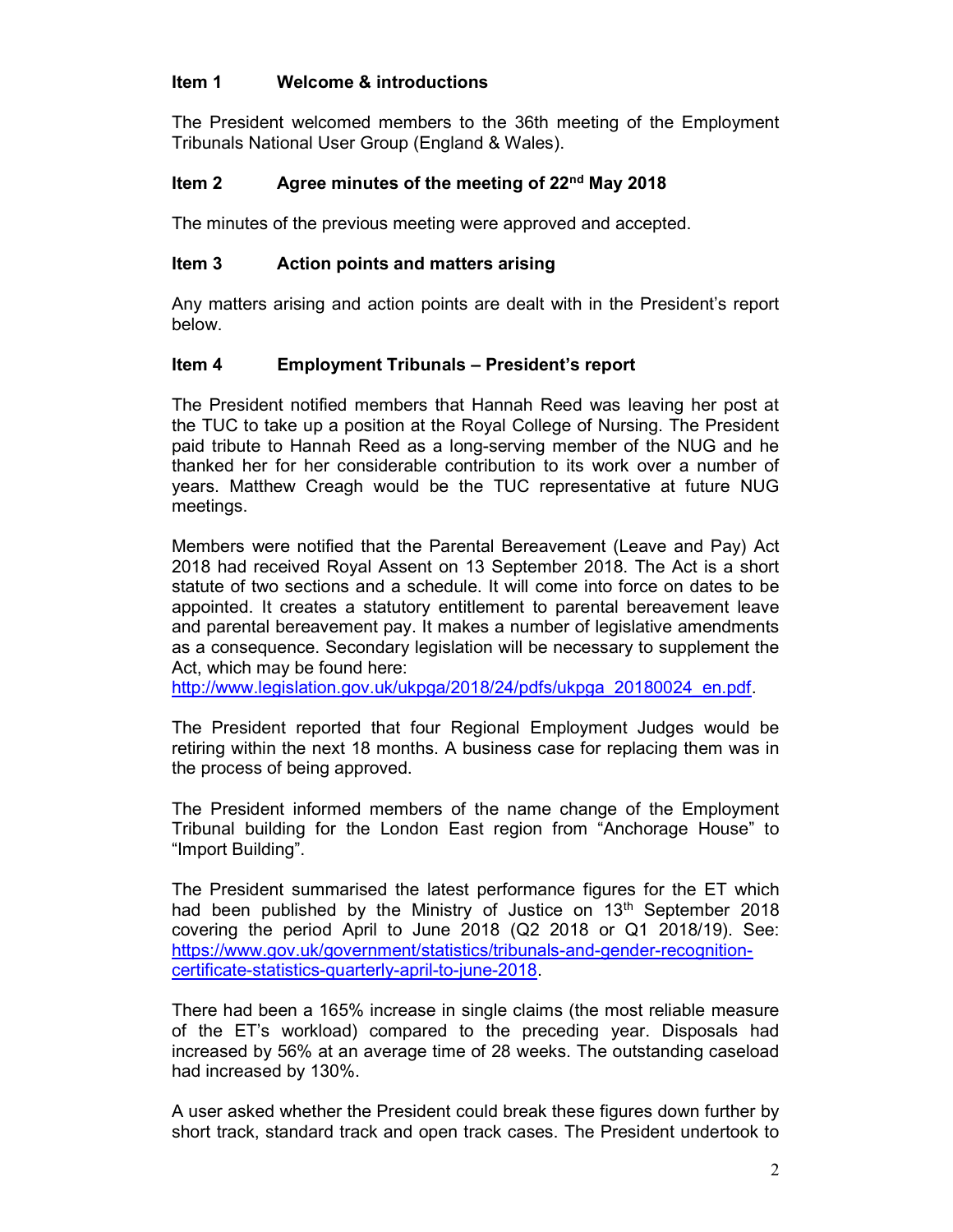see whether he could do so in preparing the minutes. See the italicised section that follows.

The quarterly statistics published by the Ministry of Justice contain a breakdown of receipts and disposals categorised by the 21 main ET jurisdictions and "other". See Tribunal Statistics CSV (Zip File) at the web page above. At that web page can also be found Annex C: ET Receipts Tables, which break down receipts by single and multiple cases; by jurisdiction; by region; and by jurisdiction and region. The Main Tables analyse the annual trends going back 10 years in terms of receipts by jurisdiction; disposals by jurisdiction; and the percentage of disposals by outcome and jurisdiction.

Although the statistics are not presented by track, it is possible to get a sense by jurisdiction of how many short track cases there are in comparison with standard track and open track.

There is also very interesting information available there on representation, compensation awards and costs awards. See the ET and EAT Annual Tables. See also the ET Fees Refund Tables.

Multiple claims (which are inherently volatile and variable from month to month) had increased by 344%, with a decrease in disposals of 13% and an increase in outstanding caseload of 34%. The average time for disposal of multiple claims had decreased from 138 weeks to 133 weeks. The President reminded the meeting that multiples frequently involve claims that are stayed, usually with the parties' agreement, awaiting other proceedings or other developments. A large and recurrent airline multiple continued to distort the data picture.

The President observed that the above position reflected the return of ET claims following the Supreme Court's decision in Unison that had resulted in ET fees being abolished. He explained that there would have had to be a 200% increase in single claims to return to a pre-fees position. The trend appeared to be a gently upward-sloping increase curve. The 56% disposal rate for single claims was in large part influenced by the return in volume of short track cases (e.g. for unpaid wages), which were typically one hour hearings listed within 8 weeks and which were particularly susceptible to settlement or withdrawal with Acas intervention. The increase in the outstanding caseload was in large part due to standard track (e.g. unfair dismissal) and open track (e.g. discrimination) cases.

The President updated the meeting as to Employment Tribunal fees refunds. To the end of June 2018 there had been 14,500 applications for refunds, resulting in 12,400 actual refunds, totalling £10.6 million.

The President explained that it was taking 12-18 months (measured from the ET1) to list open track cases for a final hearing in some regions. These hearings are usually of 5+ days duration. Although there was no present budgetary restriction on sitting days, the difficulty was one of judicial resource: that is, due to the reduced number of salaried judges and the uncertain availability of fee-paid judges and members who were able to commit to multi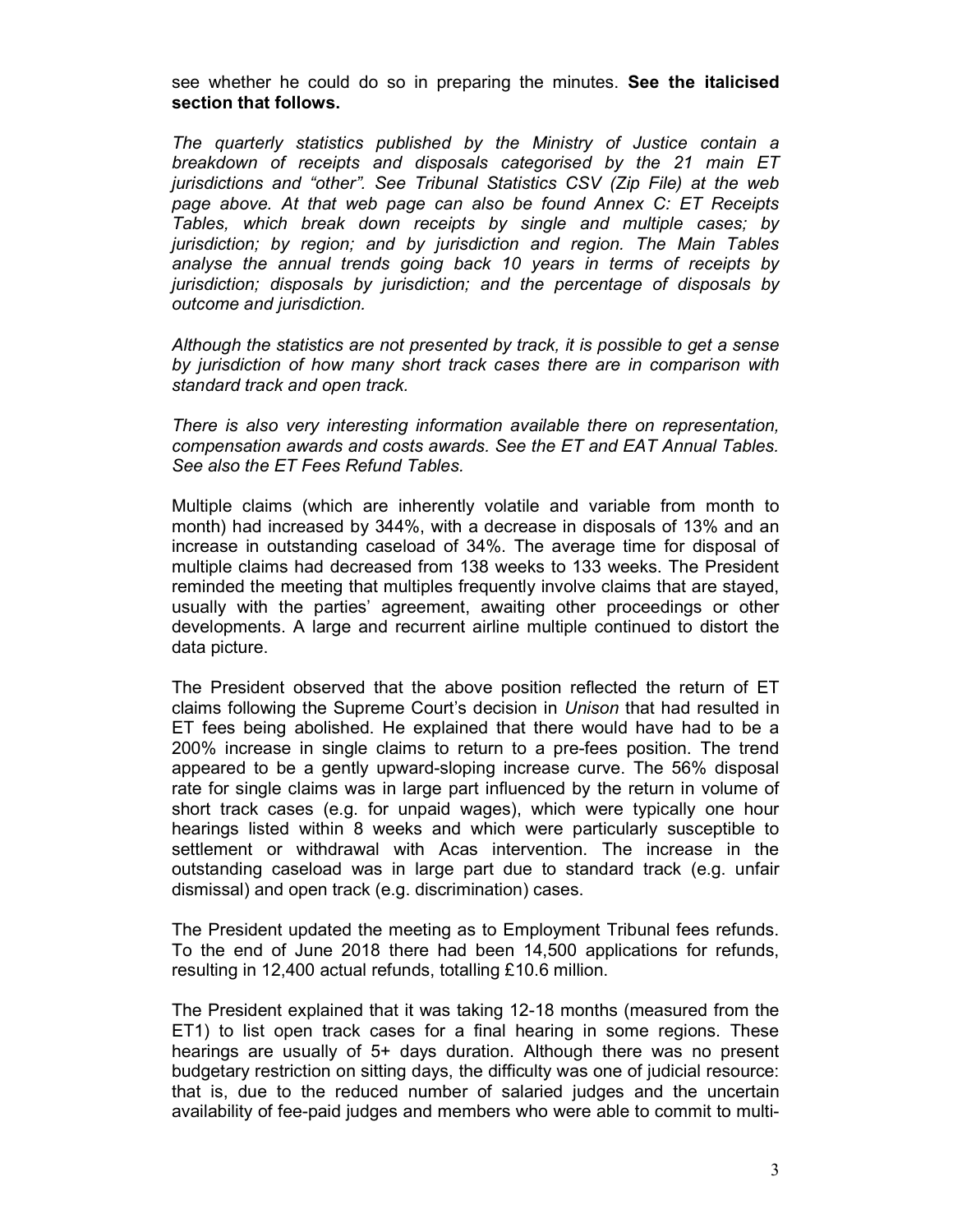day hearings. In London, for example, it could be quite difficult to find members who could sit on, say, a 20 days case.

The President reported that a Judicial Appointments Commission (JAC) exercise to recruit 54 full-time equivalent (FTE) salaried Employment Judges had launched on 18 June 2018 and closed on 2 July 2018. See: https://www.judicialappointments.gov.uk/vacancies/122. These appointments were also open to salaried part-time working of between 50 and 90 per cent of a full-time judge's working time. That meant that the ET expected that the final number of judges recruited might be as many as 60-70 judges, subject to the total being no more than 54 FTE.

For the first time, the recruitment of new salaried Employment Judges was open to candidates without previous judicial experience. This approach had been used with apparent success in a recent exercise to recruit generic salaried judges to the First-tier Tribunal. In the ET exercise it was necessary to open the field more widely to reflect the large number of judges being recruited at one go, the probability that those numbers could not be satisfied from within the ranks of interested fee-paid EJs alone and the continuing need to encourage diversity. As a counter-balance, the competition had an extrastatutory requirement that candidates should have substantial employment law experience and this would be tested in the selection process. The President also anticipated that there would be applications from those with judicial experience in other jurisdictions.

The vacancies arose as follows: Midlands East (5 vacancies); Midlands West (5 vacancies); London Central (7 vacancies); London East (5 vacancies); London South (7 vacancies); North East (2 vacancies); North West (5 vacancies); South East (10 vacancies); South West (4 vacancies); and Wales (4 vacancies). The ET was also particularly keen to recruit at least one Welshspeaking judge within those numbers.

The President gave the meeting a general impression of the numbers of applications and the intention to shortlist for selection days. This data is for the JAC to publish in due course. An online qualifying test (17 July 2018) had been used to reduce the field to a shortlist for selection days. A feedback report on the online test can be found at: https://www.judicialappointments.gov.uk/sites/default/files/sync/selection\_exer cises\_2018/122-salaried-employment-judge-qualifying-test-feedback-reportv5.pdf.

The selection days were due to take place on 10-18 October 2018. The JAC would make recommendations to the Lord Chancellor in December 2018, with offers of appointment being made in January 2019. The ET had planned three fixed start dates for the new judges in April, July and September 2019. The first week of appointment would be taken up with a programme of regional induction and national training devised and to be delivered by the ET National Training Committee, supported by mentoring, coaching and e-training materials.

It was anticipated that the next JAC recruitment campaign for fee-paid Employment Judges would start in early 2019, subject to confirmation. The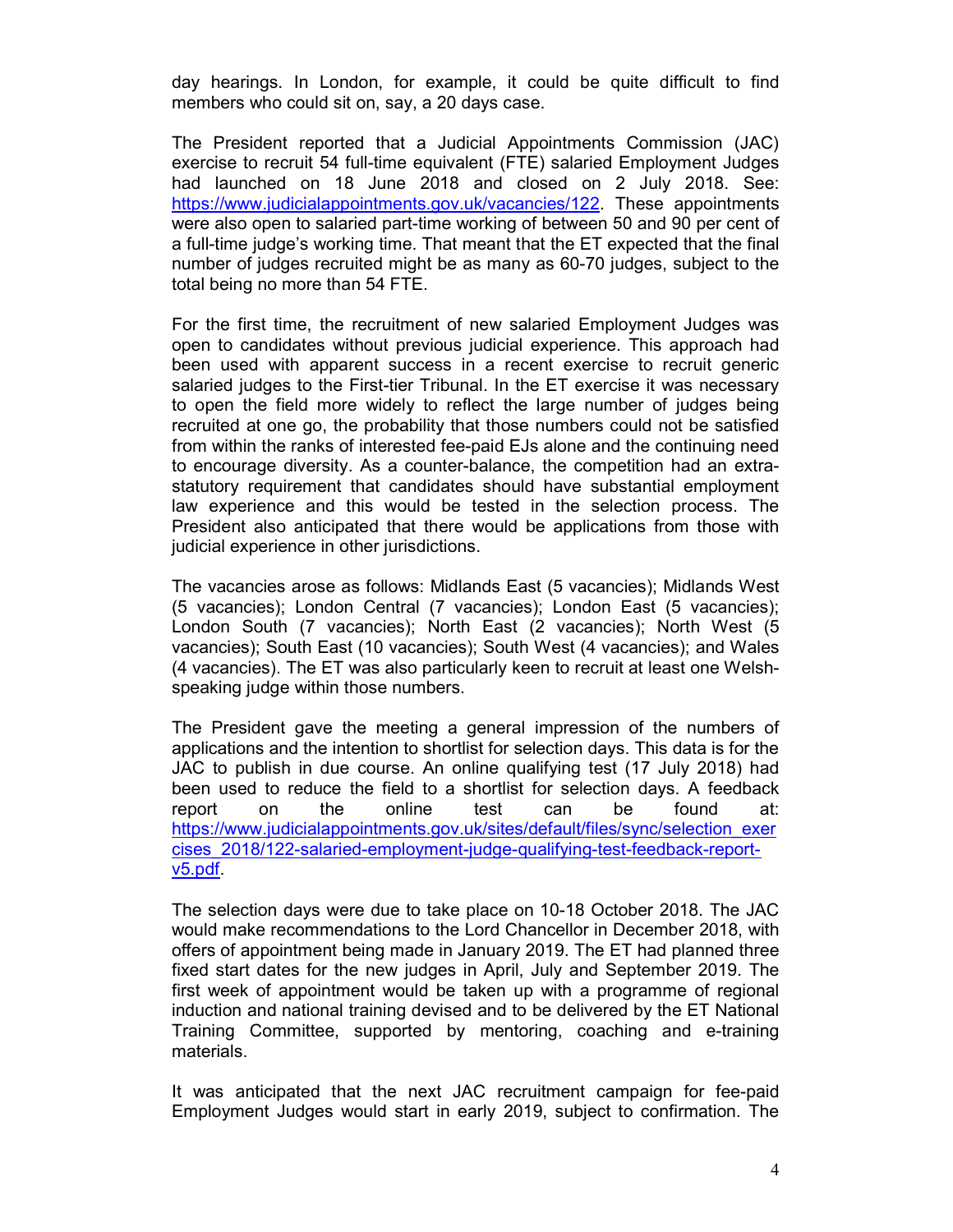President had made a business case for 50 fee-paid EJs, which had been accepted in principle.

There had also been agreement in principle to recruit 300 non-legal members for the ET (England & Wales). This exercise would be run in-house by HMCTS or by a specialist external recruitment agency.

Hannah Reed suggested that there should be consultation with the TUC and CBI re the member recruitment. She was concerned to ensure balanced panels and that the selection criteria were appropriate. Her recollection was that on the last occasion that members were recruited, at the sifting stage some union representatives had been told their experience was not relevant.

The President acknowledged the provisions of regulation 8 of the Employment Tribunals (Constitution & Rules of Procedure) Regulations 2013 which provides for the appointment of members. There are two panels: a panel of persons appointed by the Lord Chancellor after consultation with organisations or associations representative of employers and a panel of persons appointed by the Lord Chancellor after consultation with organisations or associations representative of employees. The President recalled that in a previous recruitment exercise members were allocated to panels after the event. In his view it was better that applicants should signal to which panel they were applying at the application stage. He confirmed his expectation that the TUC and CBI should be consulted in preparation for the 2019 exercise.

In future the President anticipated that judicial recruitment would follow a three year cycle. That might involve, say, salaried EJs being recruited at the beginning of the cycle, with fee-paid EJs being recruited 18 months later, and so on. There was likely to be more flexibility in recruiting members as the need arose.

The President reported that the new Regional Employment Judge for the ET South West region was Judge Rohan Pirani with effect from 1 August 2018. See: https://www.judiciary.uk/announcements/appointment-of-a-regionalemployment-judge-pirani/.

#### Item 5 HMCTS Update

Nigel Edgington reported on the ET fees refund scheme. The online procedure had speeded up the process by 75%. Between April and July 2018 there had been 43,000 potential re-claimants. HMCTS had exhausted all avenues of notification of the refund scheme, either by internet, post and telephone.

A discussion took place concerning the resources for administrative staff. Nigel Edgington reported that staff with the necessary ET experience were returning to roles within ET administration. He said that it was up to each region to deal with the recruitment of additional administrative staff.

The President noted a need to improve lines of communication between the higher appellate courts (beyond the EAT) and the ET to ensure that cases which were returning to the ET after a second or third appeal did not do so in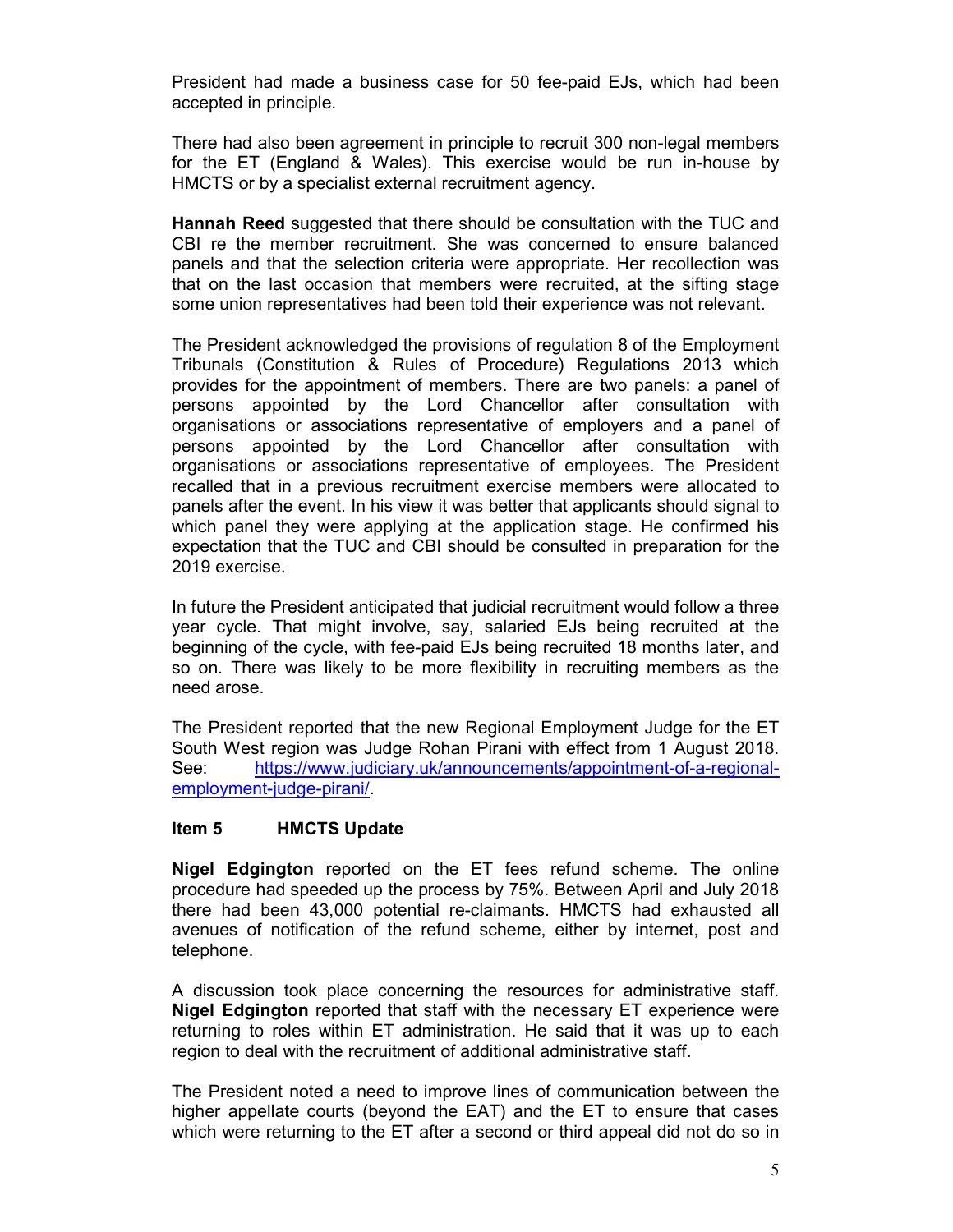circumstances where the case file had been destroyed (otherwise quite properly) in accordance with HMCTS destruction policy.

Michael Reed raised a question about REJs being canvassed for indications of how far into the future cases were being listed. It had been noted that, for example, Croydon was listing into 2020. The President acknowledged this and he hoped that the allocation of new judicial resources in 2019 would ease this problem.

A discussion took place concerning access to WiFi within ET buildings. The President informed members that WiFi was available in all ET buildings. Users could check that availability in their WiFi settings on a smartphone, tablet or laptop. If "PCU WiFi" showed as available, then professional users could register for access. Once registered, the same username and password gave access to PCU WiFi in all HMCTS buildings.

A question arose concerning the page limit on document bundles and word limits in witness statements. The President was aware that this case management practice was adopted by some ET judges and in some ET regions. For example, it had been the practice for some time in the South West region. The President had no objection to it provided it represented an appropriate exercise of judicial discretion with the procedural rules. He did not have plans to make this a national standard practice. It was a matter for a judge in the individual case or for the REJ and judges in a particular region to adopt as a preferred local practice, if seen fit. In his experience, the practice worked well.

A discussion took place concerning the uploading of judgments onto the Government website. Hannah Reed felt that this was detrimental. The President explained the procedural basis of this. See https://www.gov.uk/employment-tribunal-decisions. Attention was drawn to rule 50.

#### Item 6 BEIS report

Leo Cotterell reported on the Parental Bereavement (Leave and Pay) Act 2018, referred to above. The Act will give all employed parents a day-one right to 2 weeks' leave if they lose a child under the age of 18 or suffer a stillbirth from 24 weeks of pregnancy. Eligible parents will be able to claim statutory pay for this leave. There is no qualifying period of service. See also: https://www.gov.uk/government/news/new-law-supports-all-families-whosuffer-the-loss-of-a-child.

He also reported on the outcome of the Taylor Review of Modern Working Practices. There had been a compilation of four consultations: Enforcement; Agency Workers; Transparency; and Employment Status. The Government's response to the consultation was awaited. See generally: https://www.gov.uk/government/publications/government-response-to-thetaylor-review-of-modern-working-practices.

Also relevant is the current work of the House of Commons Select Committee on Women and Equalities. There are two relevant inquiries: one on the use of non-disclosure agreements in discrimination cases and the other on sexual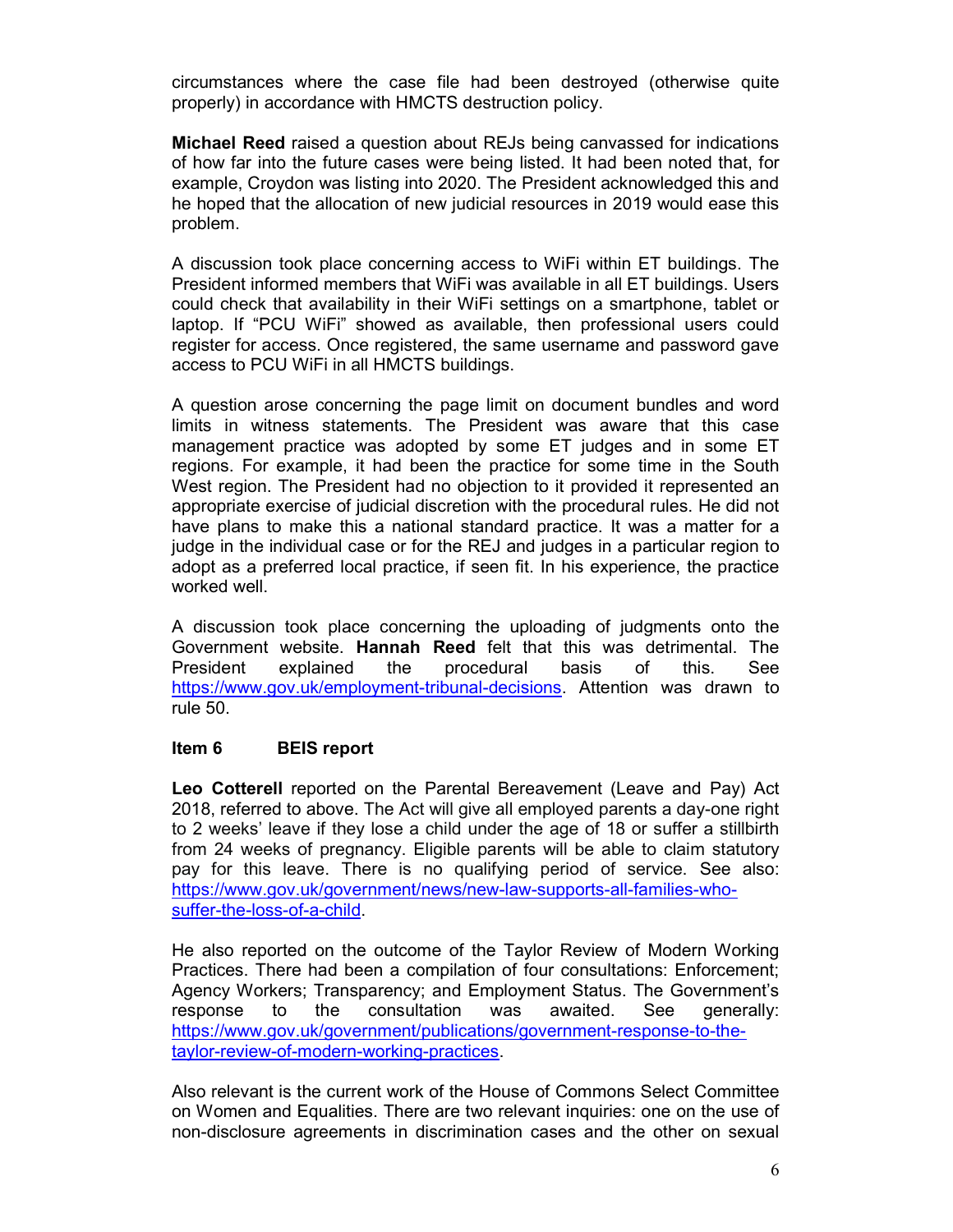harassment in the workplace. A Government response to the latter inquiry is due in late Autumn 2018. If anyone had anything to add they were encouraged to send correspondence to Leo Cotterell. See generally: https://www.parliament.uk/womenandequalities.

There was no further update concerning Scottish Devolution. It was a big project involving not just the Employment Tribunal (Scotland), but also Tax, Social Security and Child Support.

### Item 7 Acas report

Noel Lambert reported on the Q1 2018/19 statistics. Acas had received 33,171 early conciliation notifications, of which 849 were employer led, and this represented a total of circa 46,000 individuals. This equated to 2,500 notifications per week, of which over 1,180 were group notifications, which covered over 14,000 individuals. In the quarter in question 31,049 cases were cleared, including outstanding cases. Of these numbers 3,755 were Acas settlements; 20,208 did not progress to the ET; 7,086 progressed to the ET. 23% of early conciliation notifications settled, while 65% did not progress, leaving 23% that did progress to ET proceedings. The notifications received had gone from 92,000 to 130,000-140,000 per annum. See generally: http://www.acas.org.uk/index.aspx?articleid=6598.

## Item 8 Overview of Acas Conciliation Notifications Process Project

Noel Lambert went on to report on the progress of the digital project. The aim was to improve the notification process, install a new case management system and have Employment Tribunal information being fed back in.

Noel said that the group notification process was becoming more complicated in aligning with the Tribunal's process. Hannah Reed noted that putting in the correct employer's name on the prescribed form was still a big problem. It was pointed out that the Employment Bill would encourage a review of the early conciliation process.

#### Item 9 Any other business

Alan Philp had put forward questions to be asked in his absence. His organisation (Mentor Services) found that some unfair dismissal, discrimination or equal pay cases in some regions were being incorrectly listed as short track cases and listed for a full merits hearing of one hour. This created additional work in applying for postponements or conversion into a case management hearing. The President will ask HMCTS to note this issue for possible action.

Alan Philp also noted that most Tribunal offices were taking several weeks to respond to applications. It also seemed difficult to make contact with the London Tribunal offices by telephone. These problems refer back to **Nigel** Edgington's comments on the recruitment of additional administrative staff. In some cases staff would be recruited and trained, but then would leave for better paid positions elsewhere.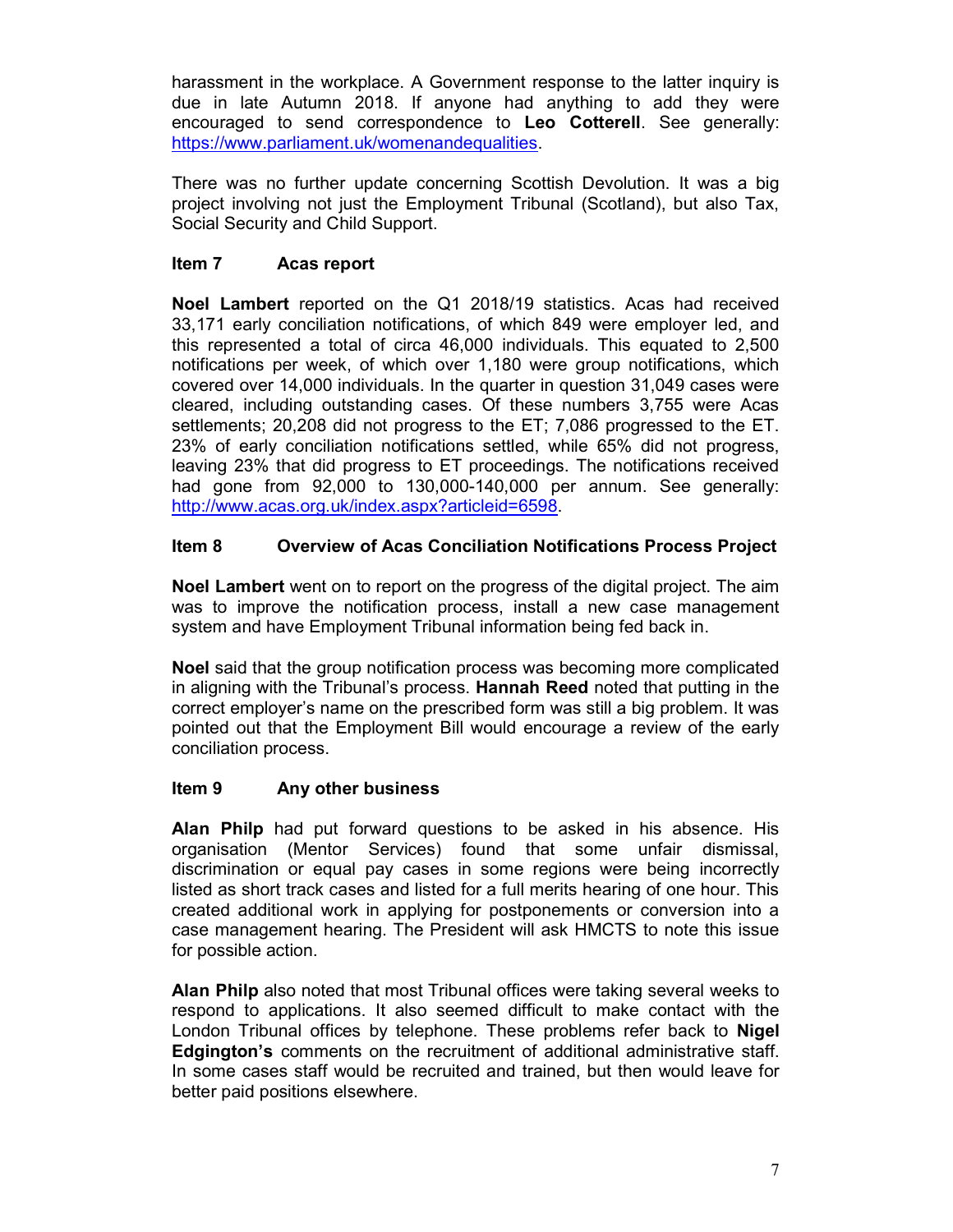The President referred to a question which had been put forward by a claimant for consideration in the agenda: "The purpose of Section 12 'Disability' on the ET1 form – what happens to information submitted by users".

The President felt this was a good question for an actual user of the ET system to ask. He was aware of two or three instances of correspondence with which he was dealing that concerned disabled persons seeking to engage with the ET's administrative and judicial processes. He was actively considering Presidential Guidance in this area. He had also had some preliminary exchanges with the Equality & Human Rights Commission and he would meet with the Commission to discuss this issue further.

The President indicated that he would include in the minutes greater detail of what is of concern, what the present position is and what might be done to improve the position. What follows in italics is a record of those matters post-meeting.

The issue is one with which the President has considerable empathy. He has a keen desire to ensure that – by way of example only – parties and witnesses who are on the autistic spectrum, or who have other mental health issues, receive the best possible access to justice in the Employment Tribunal system, commensurate with providing a fair hearing for both parties. Where there are ongoing proceedings, it would be difficult and inappropriate for the President to provide advice, directly or indirectly, to one party or to be seen to be intervening in or interfering with case management decisions being taken by independent members of the Employment Tribunal judiciary.

The senior Employment Tribunal judiciary (the President and the Regional Employment Judges) have given recent and continued attention to the question of how best to assist vulnerable persons engaging with Employment Tribunal proceedings. There is a growing body of case law in the First-tier Tribunal, the Employment Tribunal, the ordinary courts and in the appellate system about how best to make reasonable adjustments to legal procedure and judicial practice, commensurate with the overriding objective, equality of arms and a level playing field. In the individual case, it can sometimes be quite difficult to find a workable solution to assist a vulnerable person in their engagement with Employment Tribunal procedure in the absence of publicly available resources to that purpose or an independent organisation that might have the power and the resources to provide the necessary degree of assistance. In so many of these cases, the vulnerable person is also a litigant in person and faces a double disadvantage, not of their making or the Tribunal's making.

Section 12 of the ET1 claim form asks a claimant whether they have a disability. If they answer "yes" to that question, then a free text box invites them to say what that disability is and to tell the Tribunal what assistance, if any, they will need as the claim progresses through the system, including for any hearings that may be held at Tribunal premises. Ideally this should be picked up by a caseworker vetting the claim form at initial presentation, but in practice that may well depend upon what level of detail the claimant provides in answer to section 12.